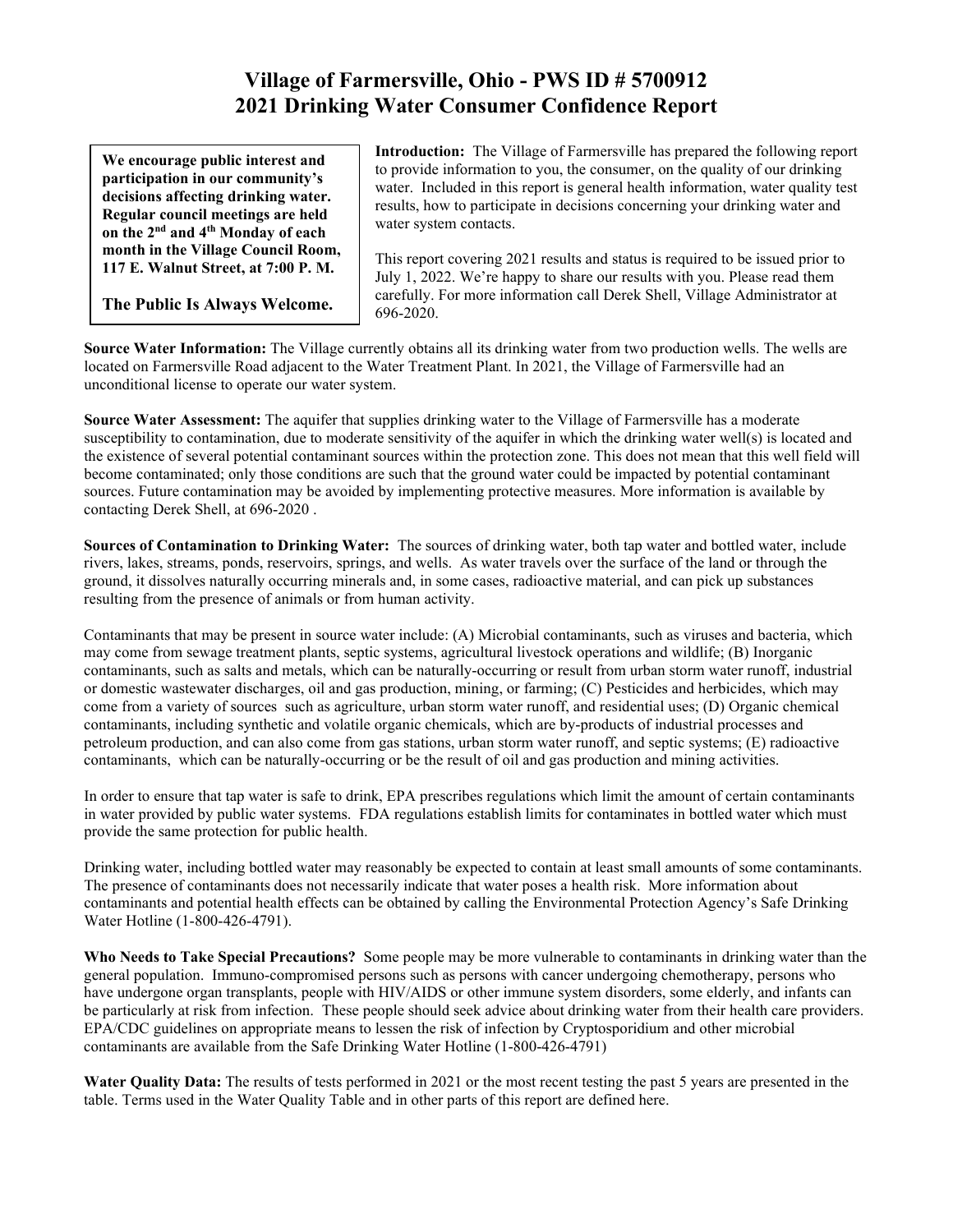| Contaminant           | Year<br><b>Tested</b> | Unit      | <b>MCL</b><br>or<br><b>MRDL</b> | <b>MCLG</b><br><sub>or</sub><br><b>MRDLG</b> | <b>Detected</b><br>Level | Range              | <b>Violations</b><br>Present | <b>Sources of Contamination</b>                                                                                                    |
|-----------------------|-----------------------|-----------|---------------------------------|----------------------------------------------|--------------------------|--------------------|------------------------------|------------------------------------------------------------------------------------------------------------------------------------|
| Copper                | 2020                  | ppm       | $AL=1.3$                        | $AL=1.3$                                     | 0.203                    | $0.036 -$<br>0.221 | $\mathbf{N}\mathbf{0}$       | Corrosion of household plumbing<br>systems, Erosion of natural deposits,<br>leaching from wood preservatives                       |
| Lead                  | 2020                  | ppb       | $AL=15$                         | $AL=0.0$                                     | 2.5                      | $0.63 -$<br>6.3    | No                           | Corrosion of household plumbing<br>systems, Erosion of natural deposits,<br>leaching from wood preservatives                       |
| Arsenic               | 2021                  | ppb       | 10                              | 10                                           | 4.9                      | Na                 | No                           | Erosion of natural deposits, runoff from<br>orchards, runoff from glass and<br>electronics production wastes                       |
| Fluoride              | 2021                  | ppm       | 4                               | $\overline{4}$                               | 0.85                     | Na                 | No                           | Erosion of natural deposits, Water<br>additive which promotes strong teeth,<br>Discharge from fertilizer and aluminum<br>factories |
| Barium                | 2021                  | ppm       | $\mathfrak{D}$                  | $\mathfrak{D}$                               | 0.430                    | Na                 | No                           | Discharge of drilling wastes, Discharge<br>from metal refineries, Erosion of natural<br>deposits                                   |
| <b>Total Chlorine</b> | 2021                  | ppm       | 4                               | 4                                            | 0.84                     | $.63-$<br>1.07     | No                           | Water additive used to control microbes                                                                                            |
| Total-HAA5            | 2021                  | ppb       | 60                              | n/a                                          | 4.7                      | $1.16-$<br>4.7     | No                           | Byproduct of drinking water<br>chlorination                                                                                        |
| <b>Total TTHM</b>     | 2021                  | ppb       | 80                              | n/a                                          | 61.8                     | $34.9 -$<br>61.8   | No                           | Byproduct of drinking water<br>chlorination                                                                                        |
| Radium 228            | 2018                  | pCi/<br>L | 5                               | $\Omega$                                     | 1.41                     | Na                 | No                           | Erosion of natural deposits                                                                                                        |

## **VILLAGE OF FARMERSVILLE – 2021 WATER QUALITY DATA TABLE**

Note: The Radium MCL of 5 pCi/L is for combined Radium 226 and Radium 228. The level detected is only for Radium 228.

## **Water Quality Notes: Out of 10 lead and copper sites no site was found to be above the action levels**.

If present, elevated levels of lead can cause serious health problems, especially for pregnant women and young children. Lead in drinking water is primarily from materials and components associated with service lines and home plumbing. The Village of Farmersville is responsible for providing high quality drinking water, but cannot control the variety of materials used in plumbing components. When your water has been sitting for several hours, you can minimize the potential for lead exposure by flushing your tap for 30 seconds to 2 minutes before using water for drinking or cooking. If you are concerned about lead in your water, you may wish to have your water tested. Information on lead in drinking water, testing methods, and steps you can take to minimize exposure is available from the Safe Drinking Water Hotline at http://www.epa.gov/safewater/lead.